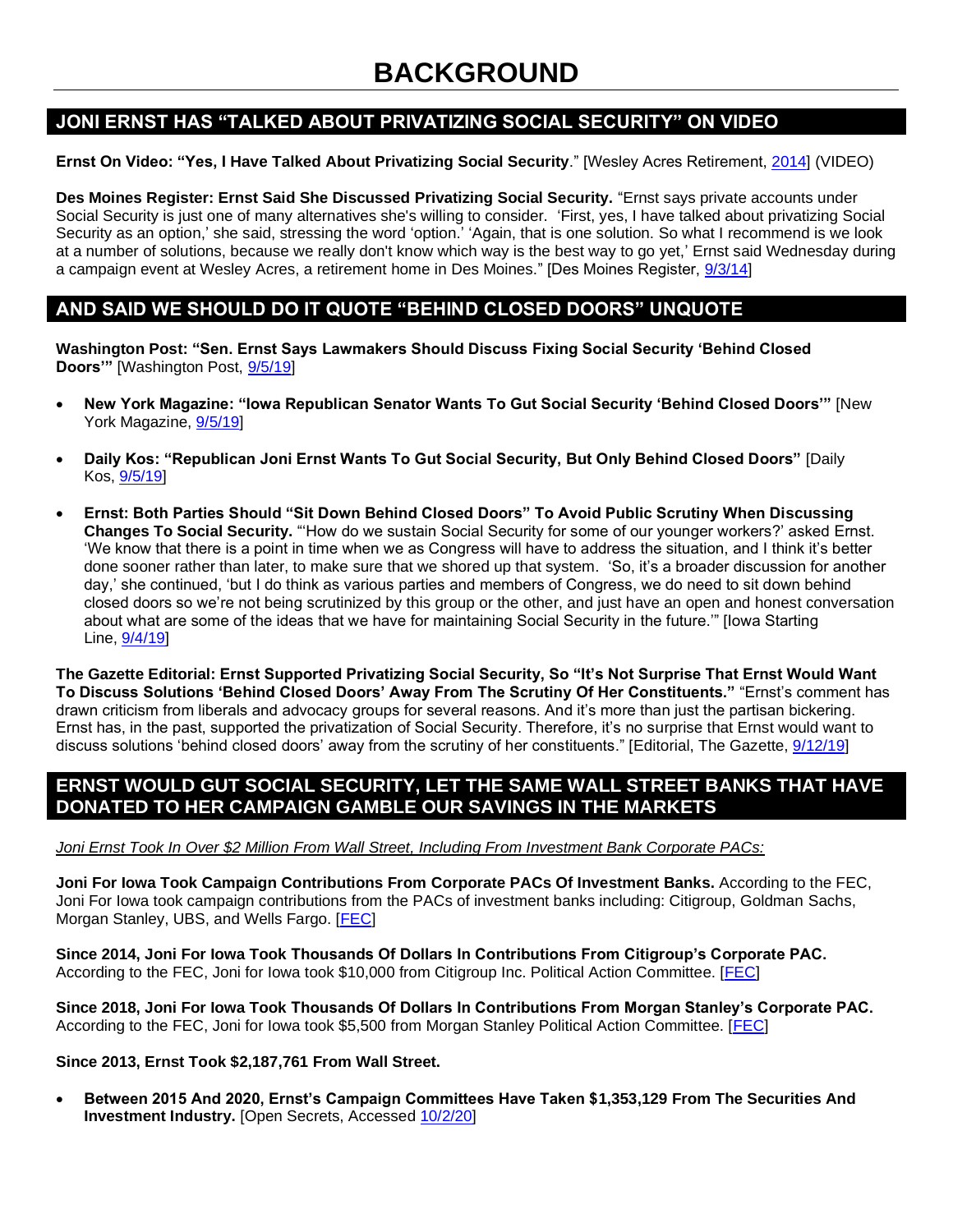- **Between 2015 And 2020, Ernst's Campaign Committees Have Taken \$208,944 From The Commercial Banking Industry.** [Open Secrets, Accessed [10/2/20\]](https://www.opensecrets.org/members-of-congress/industries?cid=N00035483&cycle=2020&recs=0&type=C)
- **Between 2015 And 2020, Ernst's Campaign Committees Have Taken \$309,348 From The Misc. Finance Industry**. [Open Secrets, Accessed [10/2/20\]](https://www.opensecrets.org/members-of-congress/industries?cid=N00035483&cycle=2020&recs=0&type=C)
- **Between 2015 And 2020, Ernst's Campaign Committees Have Taken \$50,337 From Finance And Credit Companies.** [Open Secrets, Accessed [10/2/20\]](https://www.opensecrets.org/members-of-congress/industries?cid=N00035483&cycle=2020&recs=0&type=C)
- **Between 2013 And 2014, Ernst's Campaign Committee Took \$73,850 From The Commercial Banking Industry**. [Open Secrets, Accessed [10/29/19\]](https://www.opensecrets.org/races/industries?cycle=2014&id=IAS2&spec=N)
- **Between 2013 And 2014, Ernst's Campaign Committee Took \$139,020 From The Securities And Investment Industry.** [Open Secrets, Accessed [10/29/19\]](https://www.opensecrets.org/races/industries?cycle=2014&id=IAS2&spec=N)
- **Between 2013 And 2014, Ernst's Campaign Committee Took \$51,133 From The Misc. Finance** Industry. [Open Secrets, Accessed [10/29/19\]](https://www.opensecrets.org/races/industries?cycle=2014&id=IAS2&spec=N)
- **Between 2013 And 2014, Ernst's Campaign Committee Took \$2,000 From Finance And Credit Card Companies**. [Open Secrets, Accessed [8/26/19\]](https://www.opensecrets.org/industries/summary.php?ind=F06&recipdetail=S&sortorder=A&mem=N&cycle=2014)

#### *Privatization Of Social Security Would Allow Retirement Savings To Be Gambled On Stock Market Through Investment Banks:*

**Privatization Of Social Security Would Tie Value Of Investments To Stock Market.** "Privatization would eliminate the pay-as-you-go process. Instead, each taxpayer's contributions would be invested in a separate account for their retirement, and its value would fluctuate with the value of their investments in the market." [Investopedia, [Social Security\]](https://www.investopedia.com/ask/answers/040715/what-would-privatized-social-security-mean-americans.asp)

**President Of The National Committee To Preserve Social Security And Medicare Said Privatization Would Subject Retirement To Stock Market.** "The volatility in the stock market also reminds us that privatizing Social Security remains a really bad idea, because it would subject every worker's lifetime contributions to the caprices of the market." [Max Richtman, CNBC, [3/26/18\]](https://www.cnbc.com/2018/03/26/privatization-is-really-a-plan-to-dismantle-social-security.html)

**Wall Street Investment Firms Such As Morgan Stanley And Citigroup Inc. Stood To Benefit From Social Security Privatization.** "Among Wall Street's largest firms, Merrill Lynch, Morgan Stanley, Citigroup Inc. and Prudential Financial Inc. all declined to comment on the Social Security debate... A key financial industry concern is that, at least initially, the accounts might be too small to be profitable for most companies to manage, given the paperwork and investor handholding that could be required. 'None of my members are salivating at the prospect of managing millions of small accounts,' said Marc Lackritz, president of the New York-based Securities Industry Assn., the brokerage business' chief trade group. But over time, private accounts would become a pie too massive to ignore, many analysts say. Some estimate that annual inflows to the accounts could reach \$75 billion in the first few years alone." [LA Times,  $1/18/05$ ]

- **Since 2014, Joni For Iowa Took Thousands Of Dollars In Contributions From Citigroup's Corporate PAC.**  According to the FEC, Joni for Iowa took \$10,000 from Citigroup Inc. Political Action Committee. [\[FEC\]](https://www.fec.gov/data/disbursements/?spender_committee_org_type=C&spender_committee_org_type=W&data_type=processed&committee_id=C00008474&recipient_name=C00546788)
- **Since 2018, Joni For Iowa Took Thousands Of Dollars In Contributions From Morgan Stanley's Corporate**  PAC. According to the FEC, Joni for Iowa took \$5,500 from Morgan Stanley Political Action Committee. [\[FEC\]](https://www.fec.gov/data/disbursements/?spender_committee_org_type=C&spender_committee_org_type=W&data_type=processed&committee_id=C00337626&recipient_name=C00546788)

**Washington Post: Ernst "Previously Mentioned Private Accounts As One 'Option'" Lawmakers Should Examine.** "Ernst did not mention privatizing Social Security in her town hall remarks. She has previously mentioned private accounts as one 'option' among many that lawmakers should examine, 'because we really don't know which way is the best way to go yet,' according to the Des Moines Register." [Washington Post, [9/5/19\]](https://www.washingtonpost.com/politics/sen-ernst-says-lawmakers-should-discuss-fixing-social-security-behind-closed-doors/2019/09/05/b678c428-cfec-11e9-b29b-a528dc82154a_story.html)

**2020: PolitiFact Wrote That Allowing People To Put Their Social Security Contributions Into A Stock Market Account Was Equivalent To Privatization.** "Tuberville twice floated the idea of people putting their Social Security contributions into a stock market account similar to 401(k) retirement funds… The Jones campaign said Tuberville supports privatizing Social Security and cutting Medicare. At the time of the ad, Tuberville had said he was interested in allowing people to direct their Social Security payments into a 401(k)-type account, which matches some definitions of privatization." [PolitiFact, [8/13/20\]](https://www.politifact.com/factchecks/2020/aug/13/doug-jones/doug-jones-misleads-about-tommy-tubervilles-positi/)

# **AND MAKE BILLIONS OFF MANAGEMENT FEES**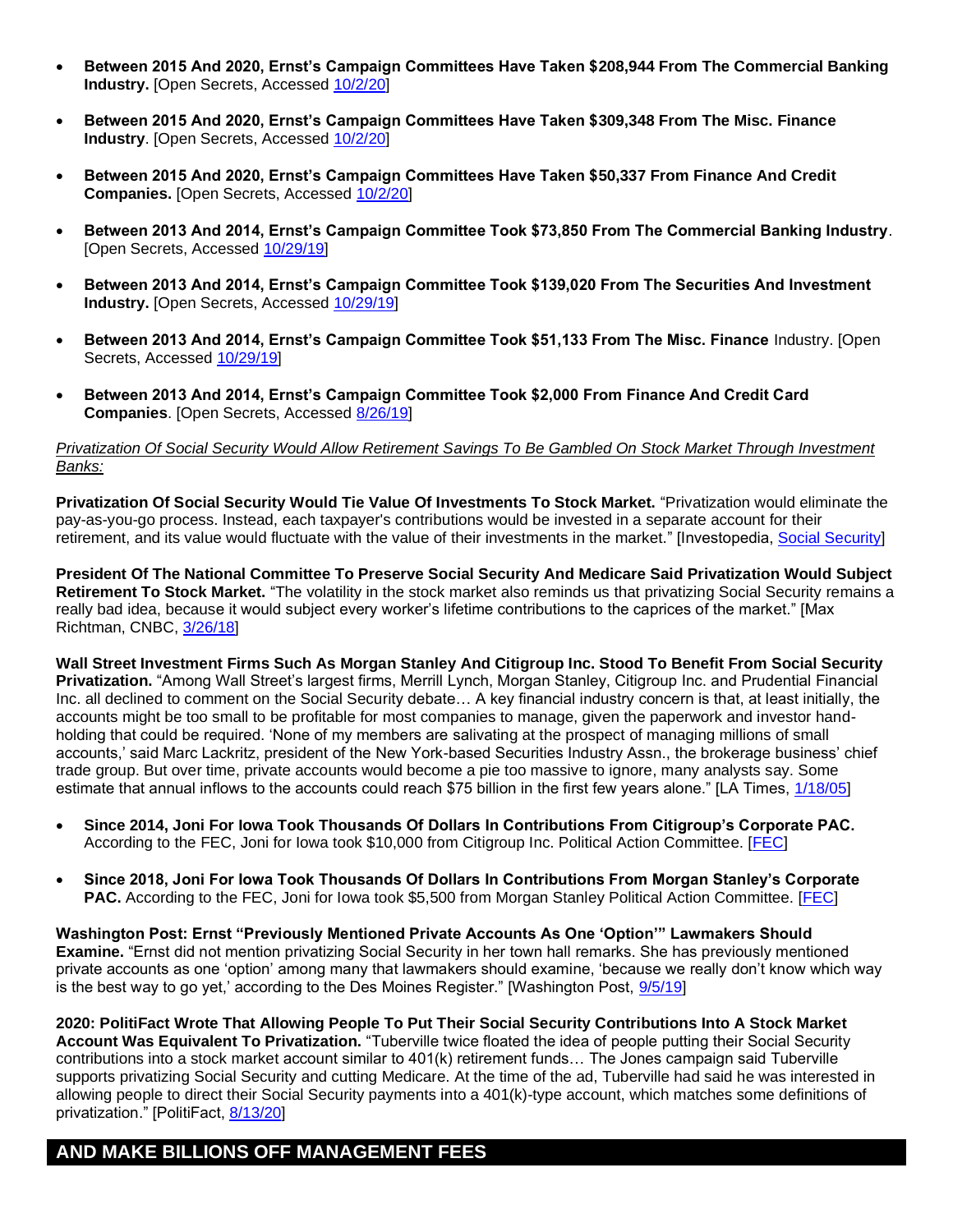**LA Times: Wall Street "Could Reap Billions Of Dollars In Management Fees" If Social Security Was Privatized.**  "The nation's brokerages and mutual fund companies could be big winners if the government were to allow Americans to funnel some of their Social Security taxes into private investment accounts each year. Firms such as Fidelity Investments, Vanguard Group, Merrill Lynch & Co. and Schwab collectively could reap billions of dollars in management fees and commissions over the long term." [LA Times, [1/18/05\]](https://www.latimes.com/la-fi-wallstreet18jan1805-story.html)

**LA Times, 2005: Wall Street Investment Firms "Could Be Big Winners" If The Government Privatized Social Security.** "The nation's brokerages and mutual fund companies could be big winners if the government were to allow Americans to funnel some of their Social Security taxes into private investment accounts each year. Firms such as Fidelity Investments, Vanguard Group, Merrill Lynch & Co. and Schwab collectively could reap billions of dollars in management fees and commissions over the long term." [LA Times, [1/18/05\]](https://www.latimes.com/la-fi-wallstreet18jan1805-story.html)

**Wall Street Investment Firms Such As Morgan Stanley And Citigroup Inc. Stood To Benefit From Social Security Privatization.** "Among Wall Street's largest firms, Merrill Lynch, Morgan Stanley, Citigroup Inc. and Prudential Financial Inc. all declined to comment on the Social Security debate… A key financial industry concern is that, at least initially, the accounts might be too small to be profitable for most companies to manage, given the paperwork and investor handholding that could be required. 'None of my members are salivating at the prospect of managing millions of small accounts,' said Marc Lackritz, president of the New York-based Securities Industry Assn., the brokerage business' chief trade group. But over time, private accounts would become a pie too massive to ignore, many analysts say. Some estimate that annual inflows to the accounts could reach \$75 billion in the first few years alone." [LA Times,  $1/18/05$ ]

## **JONI ERNST HAS TAKEN OVER 600 THOUSAND DOLLARS FROM BIG PHARMA AND THE INSURANCE INDUSTRY**

*Ernst Has Taken \$632,871 In Total From Big Pharma And The Insurance Industry.*

#### **Ernst Took \$433,561 From The Insurance Industry Since 2013.**

- **In 2014, Ernst's Campaign Took \$82,115 From The Insurance Industry.** [Center For Responsive Politics, 2014 Money to Congress, [Insurance\]](https://www.opensecrets.org/industries/summary.php?ind=f09&cycle=2014&recipdetail=S&mem=N)
- **Since 2015, Ernst's Campaign Committee And Leadership PAC Took \$351,446 From The Insurance Industry.**

Insurance \$351,446

[Center For Responsive Politics, Accessed [9/27/20\]](https://www.opensecrets.org/members-of-congress/industries?cid=N00035483&cycle=2020&recs=0&type=C)

#### **Ernst Took \$199,310 From Big Pharma Since 2013.**

- **In 2014 Cycle, Ernst's Campaign Accepted \$11,200 From The Pharmaceutical And Health Products Industry.**  [Center For Responsive Politics, 2014 Money to Congress, [Pharmaceuticals/Health Products\]](https://www.opensecrets.org/industries/summary.php?ind=h04&recipdetail=S&sortorder=A&mem=N&cycle=2014)
- **Since 2015, Ernst Accepted \$188,110 From The Pharmaceutical And Health Products Industry.**

Pharmaceuticals/Health \$188,110 Products

[Center for Responsive Politics, Accessed [9/27/20\]](https://www.opensecrets.org/members-of-congress/industries?cid=N00035483&cycle=2020&recs=0&type=C)

## **OPPOSED LOWERING DRUG PRICES**

*Ernst Refused To Support Legislation To Allow Medicare To Negotiate Lower Drug Prices:*

**A Senators Sponsorship And Cosponsorship Indicated Support For The Proposal.** [Congressional Research Service, [3/27/18\]](https://fas.org/sgp/crs/misc/98-279.pdf)

**2019: Ernst Refused To Sponsor Or Cosponsor S.377, The Medicare Negotiation And Competitive Licensing Act Of 2019.** [Congress.gov, 116<sup>th</sup> Congress, S.377, Introduced [2/7/19\]](https://www.congress.gov/bill/116th-congress/senate-bill/377/cosponsors?searchResultViewType=expanded)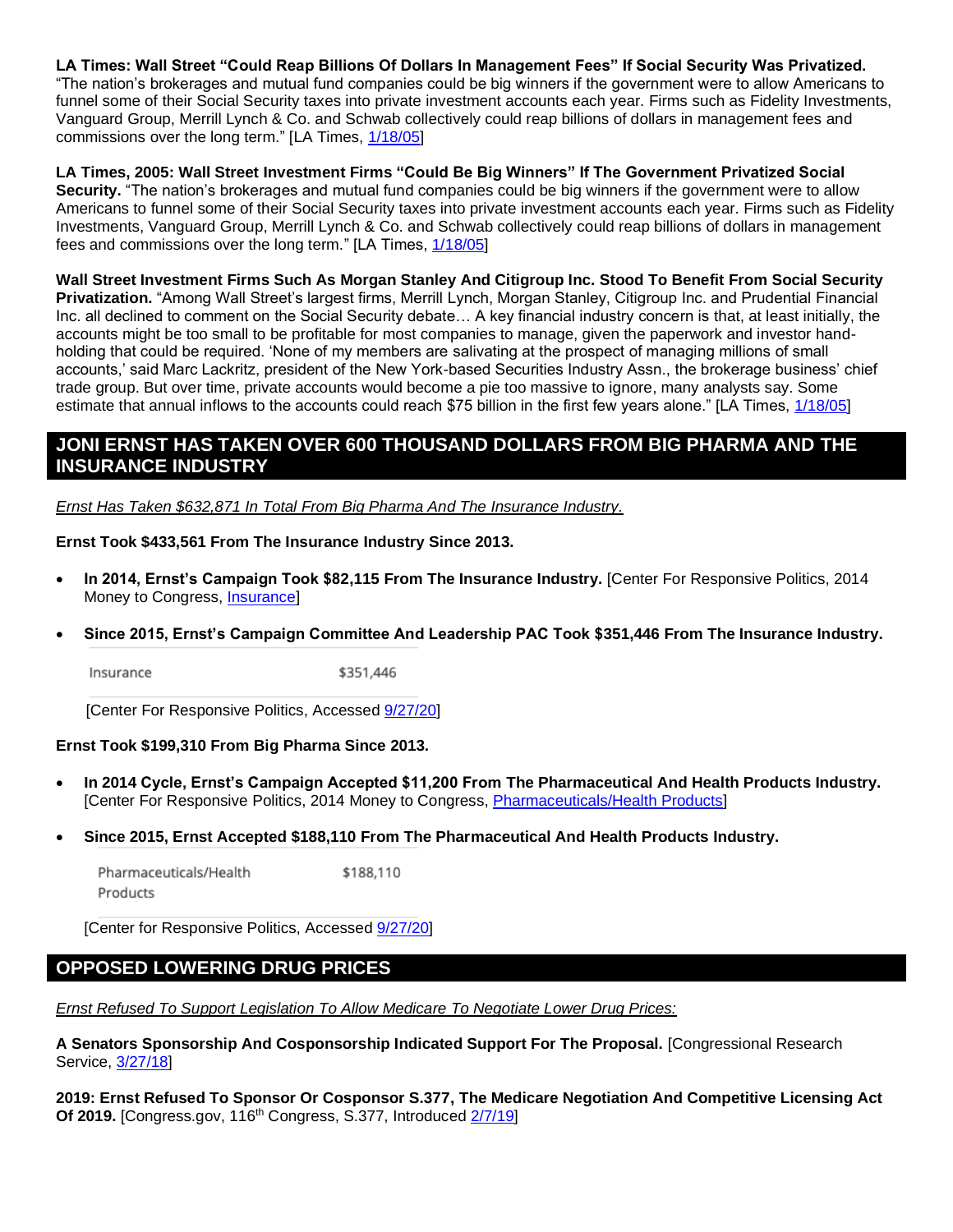**2019: Ernst Refused To Sponsor Or Cosponsor S.99, The Medicare Drug Price Negotiation Act.** [Congress.gov, 116<sup>h</sup> Congress, S.99, Introduced [1/10/19\]](https://www.congress.gov/bill/116th-congress/senate-bill/99/cosponsors?searchResultViewType=expanded)

**2019: Ernst Refused To Sponsor Or Cosponsor S.62, The Empowering Medicare Seniors To Negotiate Drug Prices Act Of 2019.** [Congress.gov, 116<sup>th</sup> Congress, S.62, Introduced [1/9/19\]](https://www.congress.gov/bill/116th-congress/senate-bill/62/cosponsors?q=%7b%22search%22:%5b%22actionCode:/%228000/%22+and+(billIsReserved:/%22N/%22+or+type:/%22AMENDMENT/%22)%22%5d%7d&r=377&s=1&searchResultViewType=expanded)

**Kaiser Family Foundation: Lawmakers In The 116th Congress Introduced A Variety Of Bills To Allow Medicare To Negotiate Lower Drug Prices, Including S. 377, S. 99, And S. 62.** "What are the current approaches to allowing Medicare to negotiate drug prices? Lawmakers in the 116th Congress have introduced a variety of bills to allow the federal government to negotiate drug prices in Medicare Part D, with the goal of lowering Part D program spending and enrollees' out-of-pocket costs. Some are stand-alone bills, while others are incorporated in broader legislation to expand health insurance coverage. This discussion focuses on five bills where the primary (or sole) purpose is to allow the Secretary to negotiate drug prices: H.R. 3, Lower Drug Costs Now Act of 2019, introduced by Speaker Pelosi and sponsored by Representatives Frank Pallone (D-NJ), Richard Neal (D-MA), and Bobby Scott (D-VA), the respective Chairmen of House Committees Energy & Commerce, Ways & Means, and Education & Labor (as amended on October 16, 2019) H.R. 1046/S. 377, Medicare Negotiation and Competitive Licensing Act of 2019, sponsored by Representative Lloyd Doggett (D-TX) in the House and Senator Sherrod Brown (D-OH) in the Senate H.R. 448/S. 99, Medicare Drug Price Negotiation Act, sponsored by Representative Elijah Cummings (D-MD) in the House and Senator Bernie Sanders (I-VT) in the Senate S. 62, Empowering Medicare Seniors to Negotiate Drug Prices Act of 2019, sponsored by Senator Amy Klobuchar (D-MN)2 H.R. 275, Medicare Prescription Drug Price Negotiation Act of 2019, sponsored by Representative Peter Welch (D-VT)" [Kaiser Family Foundation, [10/17/19\]](https://www.kff.org/medicare/issue-brief/whats-the-latest-on-medicare-drug-price-negotiations/)

#### *Ernst Voted Against Bipartisan Reform To Lower Cost Of Prescription Drugs:*

**Ernst Voted Against An Amendment Establishing A Deficit-Neutral Reserve Fund Allowing Prescription Drugs To Be Imported From Canada In Order To Lower Drug Prices For Americans.** On January 11, 2017, Ernst voted against an amendment "to establish a deficit-neutral reserve fund relating to lower prescription drug prices for Americans by importing drugs from Canada." The measure failed 46-52. [CQ, [1/11/17;](https://plus.cq.com/doc/floorvote-260044000?4) Vote 20, S.Amdt. 178 to S.Con.Res. 3, [1/11/17\]](https://www.senate.gov/legislative/LIS/roll_call_lists/roll_call_vote_cfm.cfm?congress=115&session=1&vote=00020)

Y: Grassley N: Ernst

- **The Measure Sought To "Lower Prescription Drug Prices For Americans By Importing Drugs From Canada."**  On January 11, 2017, Ernst voted against an amendment "to establish a deficit-neutral reserve fund relating to lower prescription drug prices for Americans by importing drugs from Canada." [CQ, [1/11/17;](https://plus.cq.com/doc/floorvote-260044000?4) Vote 20, S.Amdt. 178 to S.Con.Res. 3, [1/11/17\]](https://www.senate.gov/legislative/LIS/roll_call_lists/roll_call_vote_cfm.cfm?congress=115&session=1&vote=00020)
- **The Hill: The Bill Would Allow The Importation Of Prescription Drugs From Canada.** "Sen. Chuck Grassley (R-Iowa) told reporters he would pursue legislation to lower drug prices, but will not pursue the Democratic proposal on negotiations. […] He and Sen. Amy Klobuchar (D-Minn.) also reintroduced bipartisan legislation Wednesday that would allow the importation of prescription drugs from Canada, a proposal that has some support among Republicans and Democrats but has been opposed by the pharmaceutical lobby." [The Hill, [1/9/19\]](https://thehill.com/policy/healthcare/medicare/424623-grassley-says-not-in-favor-of-government-negotiating-with)

#### • **CNBC: "Trump Administration Outlines Plan To Allow The US To Import Cheaper Drugs From Canada."**  [CNBC[, 7/31/19\]](https://www.cnbc.com/2019/07/31/trump-outlines-plan-to-allow-the-us-to-import-cheaper-drugs-from-canada.html)

#### *Ernst "Declined To Endorse" Legislation To Lower Drug Prices:*

**July 2019: Grassley Introduced Bipartisan Legislation To Lower Price Of Prescription Drugs.** "Senate Finance Committee Chairman Chuck Grassley (R-Iowa) and Ranking Member Ron Wyden (D-Ore.) today introduced a chairman's mark, the Prescription Drug Pricing Reduction Act (PDPRA) of 2019, to lower the price of prescription drugs for Americans. The committee also announced a markup for the legislation will be held on Thursday, July 25 at 9:30 a.m. ET." [Senator Grassley, Press Release, [7/23/19\]](https://www.grassley.senate.gov/news/news-releases/grassley-wyden-introduce-major-prescription-drug-pricing-reform-lower-costs)

• **Grassley's Bill Included Provision That Would Cap Drug Prices Paid By Medicare Based On Rate Of Inflation.**  "After months of closed-door meetings and high-profile hearings, the Senate Finance Committee voted 19-9 to advance legislation introduced by Sens. Chuck Grassley (R-Iowa) and Ron Wyden (D-Ore.) to rein in drug costs in the Medicare and Medicaid programs. But even some Republicans who supported it warned they may not back the sweeping package of proposals in a full Senate vote. They object in particular to a provision that would cap drug prices paid by Medicare based on the rate of inflation." [Kaiser Health News, [7/25/19\]](https://khn.org/news/gop-senators-distance-themselves-from-grassley-and-trumps-efforts-to-cut-drug-prices/)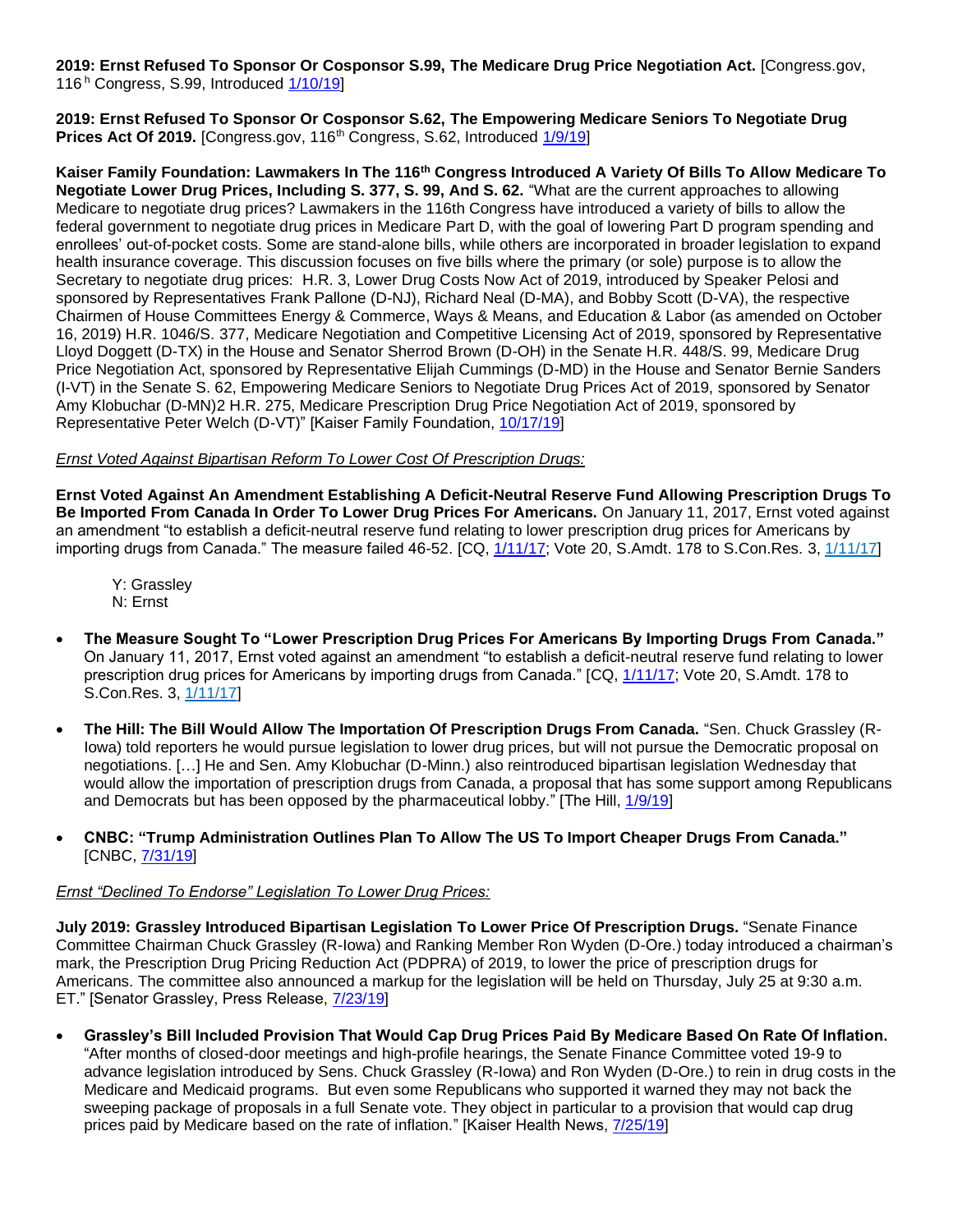• **Grassley Said Inflation Caps Would Help Relieve Taxpayers From Covering Medicare's Skyrocketing Drug Costs.** "Grassley said the inflation caps would help relieve taxpayers from covering Medicare's skyrocketing drug costs. And having played a key role in 2003 creating Medicare's prescription drug program, called Medicare Part D, he took issue with the idea that his latest bill would harm the program: 'I wrote it, so you ought to know that I want to protect it,' Grassley said." [Kaiser Health News, [7/25/19\]](https://khn.org/news/gop-senators-distance-themselves-from-grassley-and-trumps-efforts-to-cut-drug-prices/)

**Kaiser Health News**: "**GOP Senators Distance Themselves From Grassley And Trump's Efforts To Cut Drug Prices."** [Kaiser Health News, [7/25/19\]](https://khn.org/news/gop-senators-distance-themselves-from-grassley-and-trumps-efforts-to-cut-drug-prices/)

• **Republican's Opposed Provision To Prevent Drug Prices From Rising Faster Than Inflation Under Medicare, Claiming It Put Too Much Power In Hands Of Government.** "Many Senate Republicans disagree with President Donald Trump about how to lower drug prices. Some of Trump's efforts to reduce Americans' drug costs took a beating Thursday. They were criticized — by members of his own party — for putting too much power in the hands of government. Despite urging from White House and federal health officials to support the legislation, 13 of the committee's 15 Republicans voted to remove its controversial proposal to prevent drug prices from rising faster than inflation under Medicare. Their attempt failed, barely." [Kaiser Health News, [7/25/19\]](https://khn.org/news/gop-senators-distance-themselves-from-grassley-and-trumps-efforts-to-cut-drug-prices/)

**July 2019: Ernst Said Prescription Drug Prices Could Be Addressed "Without Necessarily" Imposing Price Caps.**  HOST: "We asked Ernst why lawmakers don't put price caps in place to prevent those costs from getting so high. She told us she fears caps would limit the research and development of life-saving drugs." ERNST: "I think there are ways we can do this without necessarily putting price caps out there. It is something to consider. It is something to talk through. We should do that. But we do need to encourage competition." [KCCI, 7/15/19] [\(VIDEO\)](http://mms.tveyes.com/MediaCenterPlayer.aspx?u=aHR0cDovL21lZGlhY2VudGVyLnR2ZXllcy5jb20vZG93bmxvYWRnYXRld2F5LmFzcHg%2FVXNlcklEPTc4OTM5NCZNRElEPTExOTUzNjQxJk1EU2VlZD0yMjU1JlR5cGU9TWVkaWE%3D)

• **Ernst Feared Prescription Drug Price Caps Would Limit The Research And Development Of Life-Saving Drugs.** HOST: "We asked Ernst why lawmakers don't put price caps in place to prevent those costs from getting so high. She told us she fears caps would limit the research and development of life-saving drugs." ERNST: "I think there are ways we can do this without necessarily putting price caps out there. It is something to consider. It is something to talk through. We should do that. But we do need to encourage competition." [KCCI, 7/15/19] [\(VIDEO\)](http://mms.tveyes.com/MediaCenterPlayer.aspx?u=aHR0cDovL21lZGlhY2VudGVyLnR2ZXllcy5jb20vZG93bmxvYWRnYXRld2F5LmFzcHg%2FVXNlcklEPTc4OTM5NCZNRElEPTExOTUzNjQxJk1EU2VlZD0yMjU1JlR5cGU9TWVkaWE%3D)

**The Hill: Ernst "Declined To Endorse" Grassley's Bill To Lower Drug Prices.** "Vulnerable GOP senators up for reelection next year are giving the cold shoulder to a bipartisan bill aimed at lowering drug prices. Senate Finance Committee Chairman Chuck Grassley (R-Iowa) is pushing for passage of his measure with Sen. Ron Wyden (D-Ore.) to lower drug prices, something seen as a rare area for possible bipartisan agreement this year. […] Ernst, Grassley's fellow Iowan, has also so far declined to endorse the bill. 'Senator Grassley and Senator Ernst share the same goal of lowering the cost of prescription drugs for their fellow Iowans, and on this particular bill, Senator Ernst generally supports the intent of the package and is still reviewing the specifics of the proposal,' said Ernst spokeswoman Kelsi Daniell." [The Hill, [10/26/19\]](https://thehill.com/policy/healthcare/467531-vulnerable-republicans-balk-at-trump-backed-drug-pricing-bill)

*Note: During Election Year, Ernst Backed The Bill After "Months Of Indecision," But Simultaneously Supported A Rival Bill That Stripped Out Core Provision Of Grassley-Wyden Which Capped The Cost Of Prescription Drugs Prices At Inflation:*

**Iowa Starting Line HEADLINE: "Ernst Backs Grassley's Drug Bill After Months Of Indecision."** [Iowa Starting Line, [2/19/20\]](https://iowastartingline.com/2020/02/19/ernst-backs-grassleys-drug-bill-after-months-of-indecision/)

- **Ernst Endorsed The Grassley-Wyden Prescription Drug Bill Hours After Being Quoted In The Washington Post Article Claiming That She Was Concerned About The Bill.** "But an article published Tuesday morning by The Washington Post featured Ernst speaking out against Sen. Chuck Grassley's prescription drug legislation because the 'price caps' are 'an issue that we're concerned about.' ' … but if we consider a path forward I really really want to be part of that discussion,' Ernst went on to say. The Washington Post article quoting Ernst and questioning whether the bill would get a Senate vote published at 7:19 a.m. About three hours later, Ernst's team put out a press release stating her support for Grassley's bill and Sen. Mike Crapo's legislation, the Lower Costs More Cures Act." [Iowa Starting Line, [2/19/20\]](https://iowastartingline.com/2020/02/19/ernst-backs-grassleys-drug-bill-after-months-of-indecision/)
- **Ernst Said She Was "Concerned" About Grassley's Legislation To Cap The Price Of Prescription Drugs But That She Wanted To "Be Part Of That Discussion."** "By taking on the narrower issue of lowering prescription drug prices, Grassley sought to focus in on one element of the health care industry that receives bipartisan support. But that's proving difficult for even vulnerable GOP senators up for reelection who know the issue is crucial for their constituents but may not be willing to take on the pharmaceutical industry. 'Well the price caps, it is an issue that we're concerned about but if we can consider a path forward I really really want to be part of that discussion,' said Grassley's fellow Iowa GOP Sen. Joni Ernst, who faces a competitive re-election race. 'The fact of the matter is, bottom line, prescription drugs cost way too much for some people and what's the point of having life-saving drugs if you can't afford them.'" [Washington Post, [2/18/20\]](https://www.washingtonpost.com/health/2020/02/18/trumps-support-bipartisan-senate-drug-pricing-bill-might-not-be-enough-push-it-into-law/)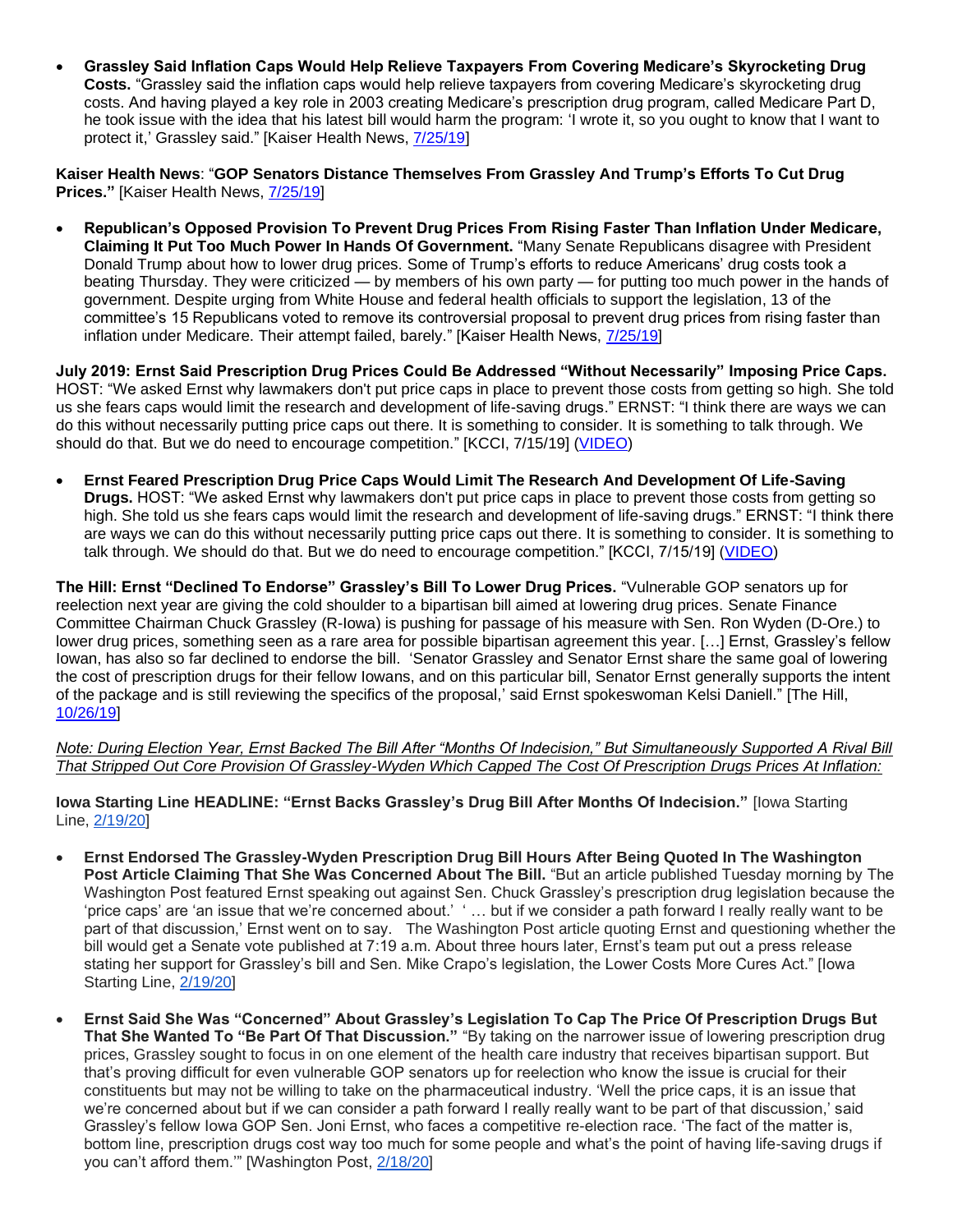**Feb 2020: Ernst Announced Support For Grassley-Wyden Bill, And Sen. Crapo's Lower Costs More Cures Act.** "In addition to Sen. Grassley's proposal, I've also joined forces with my colleague from Idaho, Sen. Mike Crapo, on additional legislation to lower prescription drug prices and bring transparency to the market. This bill, called the Lower Costs More Cures Act, also takes steps to protect folks with diabetes by lowering out-of-pocket costs for insulin in Medicare Part D and high-deductible plans. I'm proud to be supporting a wide range of policy approaches and legislative solutions." [The Gazette, Joni Ernst, [2/18/20\]](https://www.thegazette.com/subject/opinion/guest-columnist/ernst-lower-prescription-drug-costs-work-together-toward-solutions-20200218)

**Ernst Cosponsored S.3129 - Lower Costs, More Cures Act Of 2019. [Congress.gov, 116<sup>th</sup> Congress, S.3129, [2/11/20\]](https://www.congress.gov/bill/116th-congress/senate-bill/3129/cosponsors?r=1&s=1&searchResultViewType=expanded&KWICView=false)** 

#### **STAT News: S.3129 Was Drug Pricing Legislation That Rivaled Grassley Bill And Removed "A Hotly**

**Controversial Provision That Would Cap Drug Prices At Inflation."** "The conservative American Action Network launched a \$4 million advertising campaign Tuesday to throw its weight behind congressional Republicans' alternative to Speaker Nancy Pelosi's marquee drug pricing bill. […] Half a dozen Republicans senators, including industry allies Sens. Thom Tillis (R-N.C) and Richard Burr (R-N.C.), introduced a Senate version of the GOP house bill last month. The bill is strikingly similar to Grassley's since-stalled drug pricing package, except that it does not include a hotly controversial provision that would cap drug prices at inflation." [STAT News, [1/7/20\]](https://www.statnews.com/2020/01/07/american-action-network-backs-limited-drug-pricing-reform/)

#### *Ernst Supported Repealing The Prescription Drug Donut Hole in Medicare, Which Would Increase Drug Costs For Iowa Seniors:*

**When Asked If She Would Repeal The Specific Provision In The ACA To Give Seniors More Prescription Drug Benefits, Ernst Said "Yes, Judy, Yes I Do Want To Repeal."** Ernst and Judy Woodruff had the following exchange at the IBNA/KCRG debate: "[WOODRUFF]: So, let's get right to it. I want to start with an issue that is getting a lot of attention, and that is the Affordable Care Act - Obamacare. You made it very clear that you want to repeal the Affordable Care Act, but, my question is, would you repeal the specific provisions that allow people: 1) To keep children under their coverage until they reach the age of 26; that prohibit insurance companies from discriminating against people with preexisting conditions; and that give seniors more prescription drug benefits? Are those provisions you also want to see repealed? [ERNST]: Yes, Judy, yes. I do want to repeal and replace Bruce Braley's Obamacare - that is very important that we do that. Obamacare is a job killer - we have seen that here in Iowa. It is a tax on the American people, and it's taking healthcare decisions out of the hands of our families and placing them in bureaucracies or in the hands of bureaucrats in Washington, D.C. Now, those specific provisions: carrying a child on your parent's policy - many states did that before the implementation of Obamacare. So, there's no reasons the states can't continue to do that - Iowa is a state that did that. [WOODRUFF]: But, not all states. [ERNST]: Not all states. But that is something that a state can determine. As I said, here in Iowa, we were already in the process of doing that." [IBNA/KCRG debate, 5/3/14] (VIDEO)

**Through December 2016, Iowans Saved Over \$268 Million On Prescription Drugs From Closing Medicare Donut Hole.** [CMS, [1/13/17\]](https://www.cms.gov/newsroom/press-releases/nearly-12-million-people-medicare-have-saved-over-26-billion-prescription-drugs-2010)

**2016: Over 50,000 Iowans Saved An Average Of \$1,058 On Prescription Drugs From Closing Of Medicare Donut Hole** [CMS, [1/13/17\]](https://www.cms.gov/newsroom/press-releases/nearly-12-million-people-medicare-have-saved-over-26-billion-prescription-drugs-2010)

# **AND WROTE A BILL THAT WOULD LET INSURERS DENY COVERAGE TO PEOPLE WITH PRE-EXISTING CONDITIONS**

*Ernst Was An Original Cosponsor On A Bill To Repeal The ACA Without A Replacement:*

**Feb. 2015: Ernst Was An Original Cosponsor Of S. 336, The ObamaCare Repeal Act Introduced By Sen. Cruz.** [S. 336, Cosponsored [2/2/15\]](https://www.congress.gov/bill/114th-congress/senate-bill/336/cosponsors?r=74&s=3)

**Feb. 2015: Ernst Was An Original Cosponsor Of S. 339, The ObamaCare Repeal Act Introduced By Sen. Cruz.** [S. 339, Cosponsored [2/2/15\]](https://www.congress.gov/bill/114th-congress/senate-bill/339/cosponsors?q=%7b%22search%22:%5b%22S.339%22%5d%7d&r=1&s=2&searchResultViewType=expanded)

• **2015: Sen. Cruz Introduced Bill That Proposed A Complete Repeal Of ACA To Be "Restored Or Revived As If Such Act Had Not Be Enacted."** "Additionally, Senator Ted Cruz (R-Texas) recently introduced legislation supported by forty-four co-sponsors entitled the 'Obamacare Repeal Act,' that also proposes a complete repeal of the ACA within 180 days of the bill's passage into law. Both the House bill and the Obamacare Repeal Act in the Senate propose that once the ACA is repealed, the provisions of law that were amended or repealed by the ACA are to be 'restored or revived as if such Act had not been enacted' (S.B. 339, 2/2/2015)." [National Law Review, [2/4/15\]](https://www.natlawreview.com/article/house-passes-new-bill-aimed-repeal-affordable-care-act)